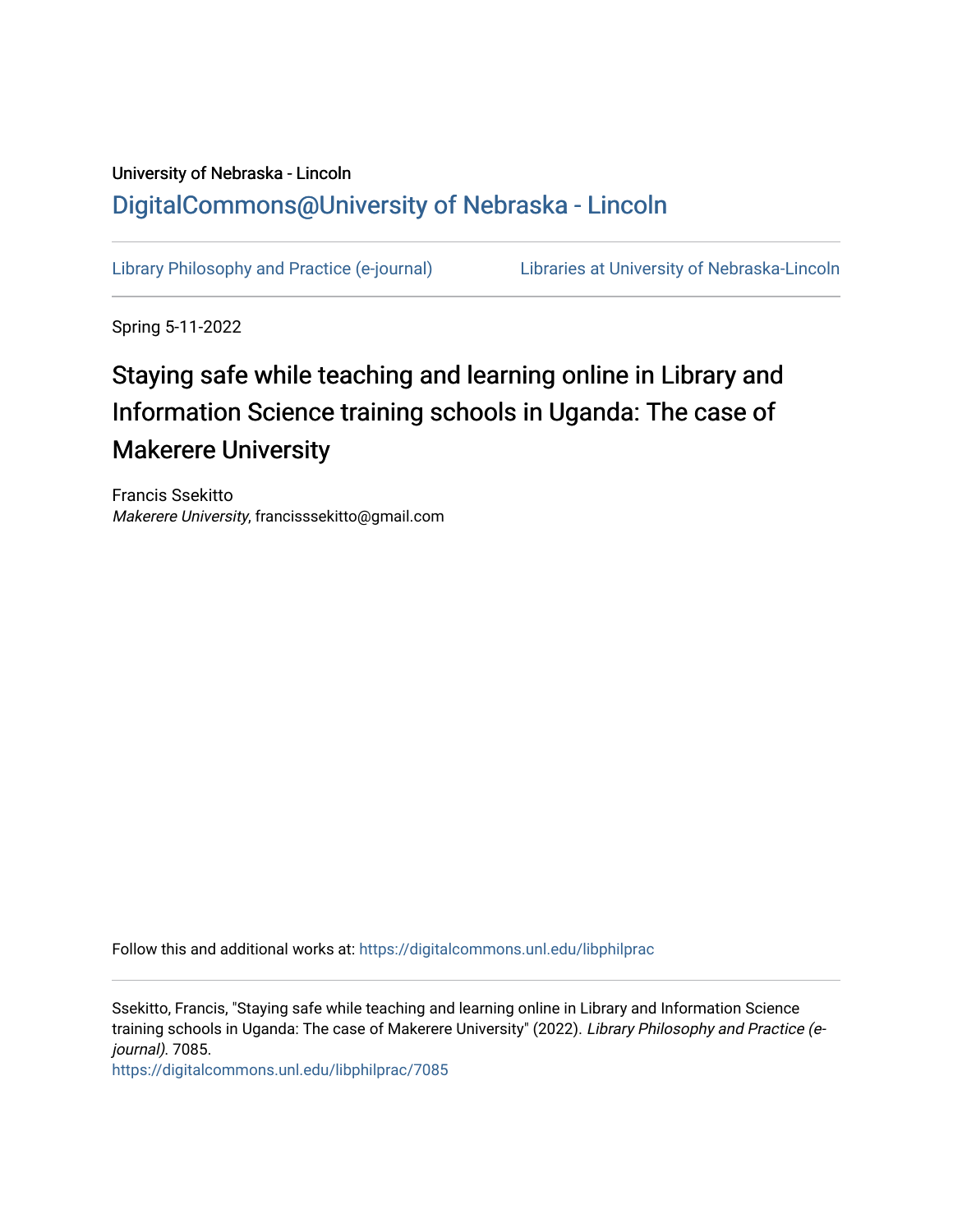**Staying safe while teaching and learning online in Library and Information Science training schools in Uganda: The case of Makerere University** 

## Author: **Francis Ssekitto (Makerere University, Uganda)**

Theme: Promoting awareness of and developing tools for Digital Wellness

## **Abstract**

**Purpose:** This purpose of the paper was to determine the perceived safety Ugandan LIS students and academics in electronic learning spaces and recommend strategies to promote safety for LIS scholars in online spaces.

**Methodology:** An online questionnaire with structured questions was sent out to undergraduate and graduate LIS students at Makerere University attracting over ninety (91) responses. Two (2) academic staff members were interviewed to obtain staff perspectives. Secondary data were collected from documents that have been drafted to guide online learning in Makerere University and Uganda.

**Findings:** Findings of the study indicated that LIS academics in at Makerere University and students were able to quickly adopt e-learning even before mandatory shift caused by COVID-19. This was partly because of early university effort to encourage blended learning. Whereas the University had adopted its own e-learning platform and official zoom licenses to all LIS academic staff other electronic tools and online resources to enhance their teaching experiences. academic staff were given lee way to However, there was no evidence of institutional framework to encourage safety for both staff and students on any of the learning platforms.

**Practical implications:** The implications of the results are that

- (1) Ugandan LIS academics are well fairly well prepared to engage in continuous pedagogy even in the dace of epidemics that force closure of physical classes.
- (2) Universities that adopt e-learning should include safety for both staff and students in when designing and running of online learning spaces.
- (3) LIS departments should design subject own tools for orienting staff and students when any new e-learning tool is adopted.

## **Key words: Online learning, LIS education, Safety, Digital Wellness**

## **1. Introduction**

Xue.. et al (2019) note that the survival and thriving of Library and Information Science (LIS) education depends on a healthy interest and number. LIS education in Africa has witnessed the expansion and growth in the number of students enrolled, academic programmes, mode of study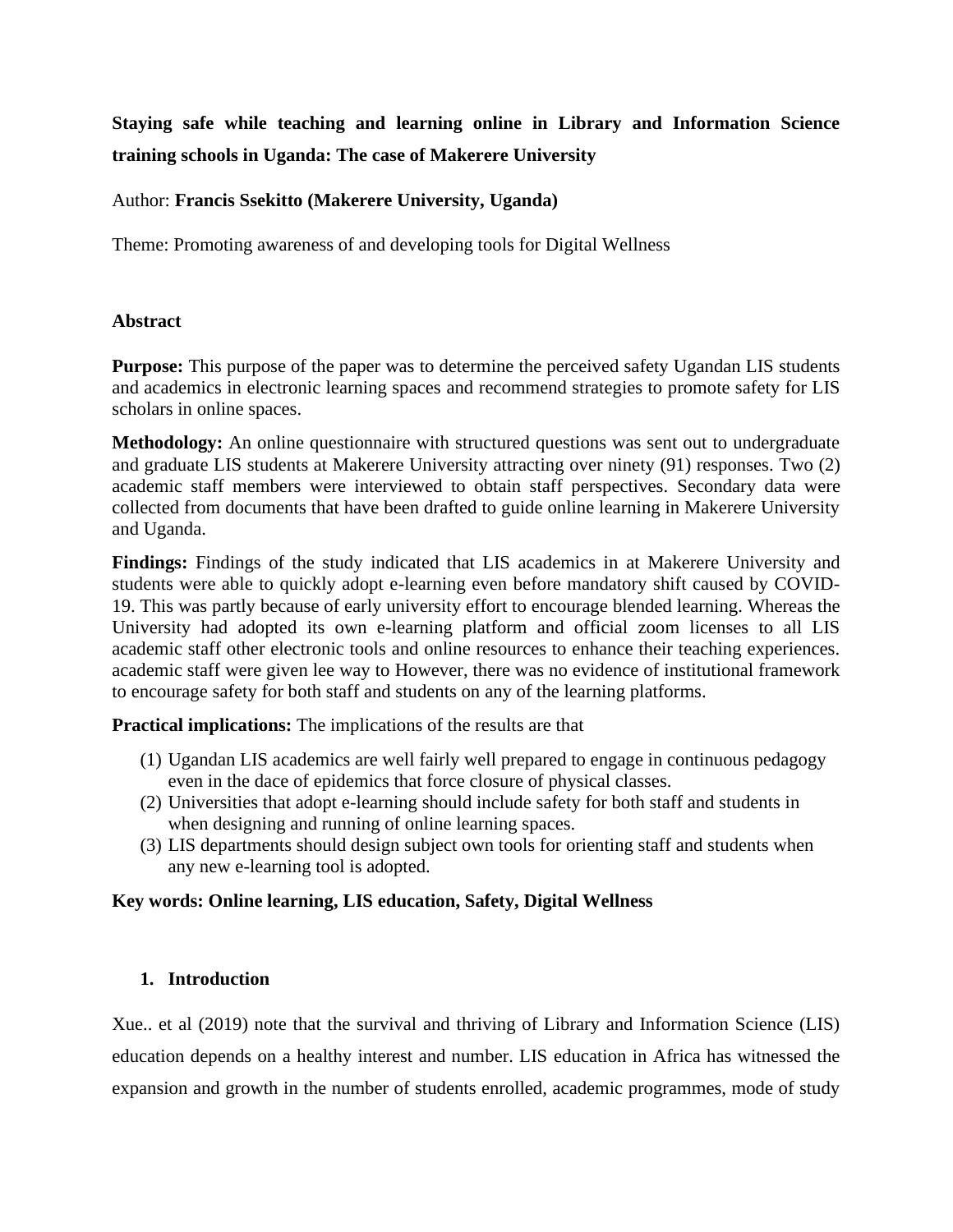and curriculum diversification (Ocholla & Bothma, 2007; Kacunguzi & Samuel, 2016). In Uganda since the first LIS school opened in 1963, there has been evidence of the number of library schools has growing with an equally notable changes in LIS curricular (Okello-Obura and Kigongo-Bukenya, 2011). Perhaps there is no single factor that changed the way LIS pedagogy has been delivered in the most recent years as the sudden adoption of electronic learning in the wake of COVID 19 (Majanja, 2020).

This purpose of the paper was to determine the perceived safety Ugandan LIS students and academics in electronic learning spaces and recommend strategies to promote safety for LIS scholars in online spaces.

#### **2. Background**

Reimers … et al (2020) postulated that owing to COVID 19 and education institutions around the world had to speedily develop responses to enable learning continuity. For many institutions, these responses were done initially developed to save the academic year (Hassan and Islam, 2020; Ramrathan, 2020).

In the wake COVID-19 in March 2020, education institutions in Uganda at all levels including universities were closed. The opening of the same was initially pegged on the readiness of the capacity of the institutions to engage learners in online spaces. Therefore, there was an increased demand of open, distance and electronic learning enable the different academic departments complete their respective academic programmes whilst observing the health guidelines.

#### **2.1 Application of electronic learning in LIS education**

The term electronic learning (e-learning) has a variety of meanings in different studies. Earlier studies defined this concept as learning that adopts the use of information and communication technologies (ICT) (Kumbhar, 2009). However, with technological developments in ICT to more complex systems the definition of e-learning has been expanded (Tsabedze, 2020, Majanja, 2020).

Kumbhar (2009) urges that in a LIS pedagogical framework, e-learning has got the following characteristics; remote Learner-Teacher, electronic course material, learner centered thinking, electronic communication platforms, anytime learning, anywhere learning, just in time learning, use of the Internet, collaborative and active learner participation.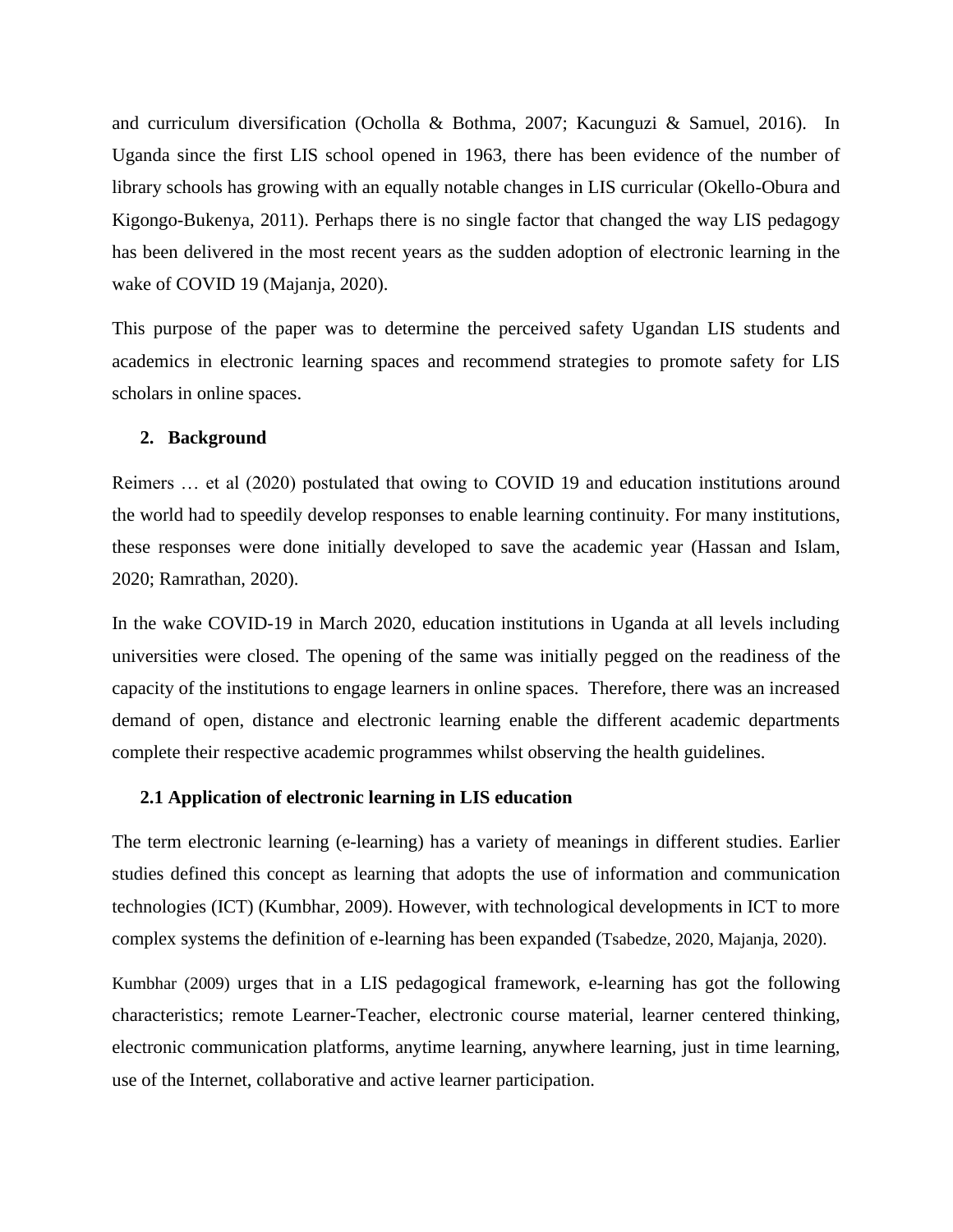Now, the extent of adoption of this may vary from one institution to another. In fact, Hazeri & Farzin-Yazdi (2015) note that e-learning systems are more applicable for particular courses in LIS while achieving less effectiveness in others (Hazeri & Farzin-Yazdi, 2015).

Today, education which adopts little or no form of technology is regarded as Education 1.0, while that which adopts some degree of technology Education 2.0, and that which adopts a significant amount of technologies Education 3.0 who projections even made for a more complex shift that will lead to Education 4.0 (Salmon, 2019).

Technologies adopted for e-learning for LIS education may vary from course management systems, e-mail platforms, messaging technologies, live meeting systems and blogs (Kumbhar 2009); to adoption of artificial intelligence systems, virtual reality, gamification, and mobile learning systems (Salmon, 2019).

#### **2.2 The case for electronic learning in LIS education**

Recent studies have largely presented a relatively favorable attitude of electronic learning in LIS education. Some studies even suggest that electronic learning may be in-person classes, with student learning measured in terms of grades, teacher perceptions of learning, and student perceptions of learning (Swan 2003).

Electronic learning can be beneficial to both the institutions and learners involved in in LIS education.

E-learning may provide different ways to deliver the course information to the online student (Finch, Burrel & McAfee, 2012: Majanja, 2020). This is especially through the adoption of multimedia add-ins which enhances the overall learning experience (Kumbhar, 2009).

Specialists in any field of study can be coopted to facilitate learning sessions as e-learning reduces the costs for accommodation and travelling instructors and speakers (Finch, Burrel & McAfee, 2012).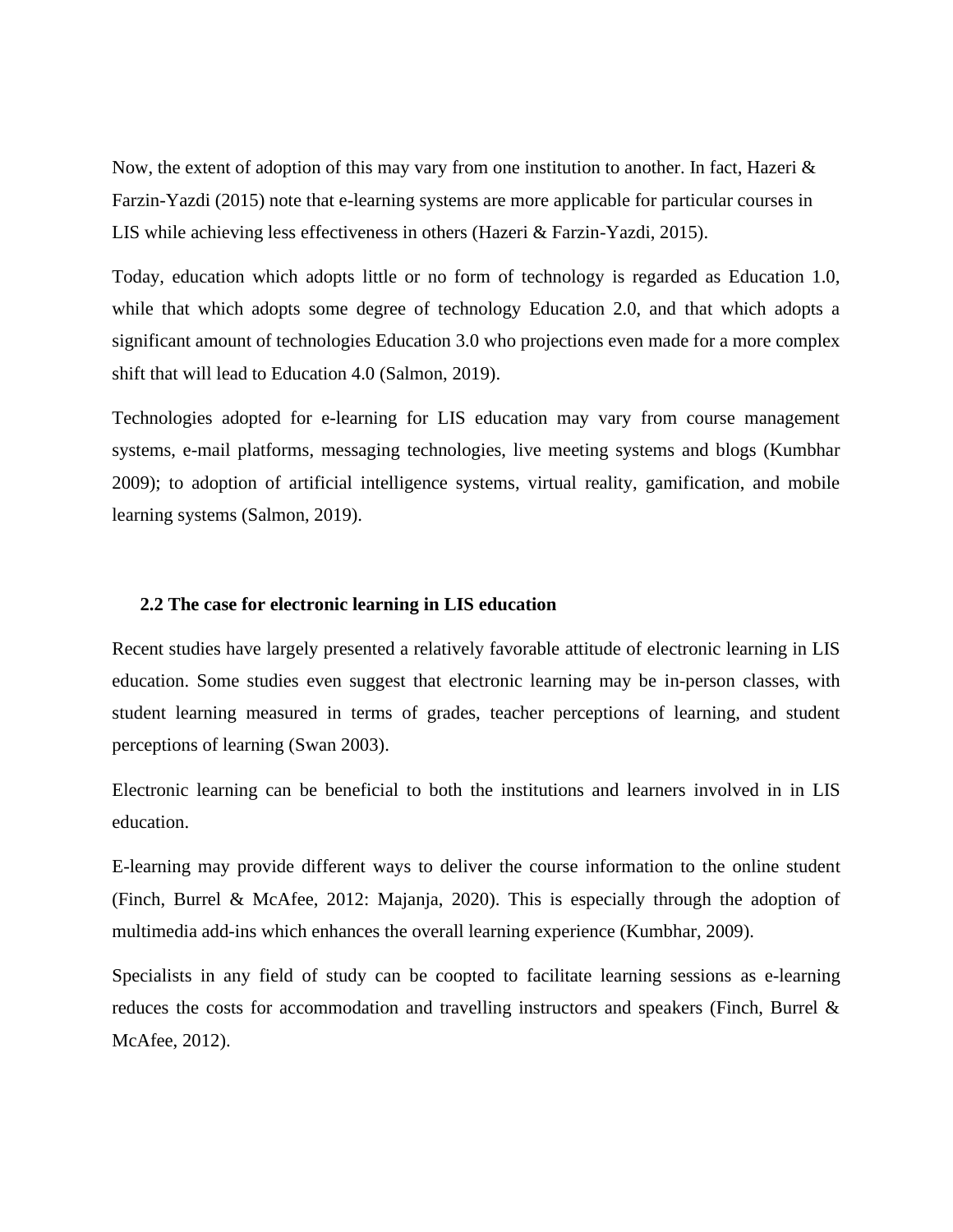E-learning has makes it possible for training institutions to reach more distant learners that could not be served by traditional learning methods (Finch, Burrel & McAfee, 2012).

For students; benefits may include enabling learners to access the content multiple times (Kumbhar, 2009); learners learning at their own pace instead of the speed of the whole group; easier and quicker group collaborations with fellow learners and saving time learners of commuting time to learning centres (Finch, Burrel & McAfee, 2012).

#### **Defining safety in online learning spaces**

#### **2.3 Safety concerns in e-learning for teachers and learners**

While the technology revolution has presented great opportunity to not only reinvent the LIS education experience but also extend education opportunities to the last mile, simply accumulating education technologies in LIS education as opportunities may arise may have its own issues.

The International Federation of Library and Information Associations (IFLA) in its initial statement on adoption of artificial intelligence (AI) tools in library spaces recommended on ethical use of AI technologies in libraries (IFLA, 2020).

Despite the obvious advantages associated with e-learning there are studies that have presented e-learning as somewhat inferior in quality in comparison with learning conducted traditional classroom settings (Tamm, 2019). The critics often argue that the lack of personal contact causes low motivation of students (Swan, 203). There are also questions of suitability of e-learning in some of the practical courses across different programmes including LIS programmes (Swan, 2003; Halder, 2012). Some institutions that have adopted distance and e-learning have been noted to lack clear quality assurance mechanisms to ensure quality online education. Others have been noted not to take note of quality and equity of access by different staff and learners owing to connectivity and socio-economic factors (Tsabedze, 2020; Hasan & Islam, 2020).

It can be argued that electronic learning like the traditional classroom is evolving with new tools and methodologies. As such, issues of quality can be improved with time. Even with issues of accessibility attributed to costs are reducing around the world, including third world.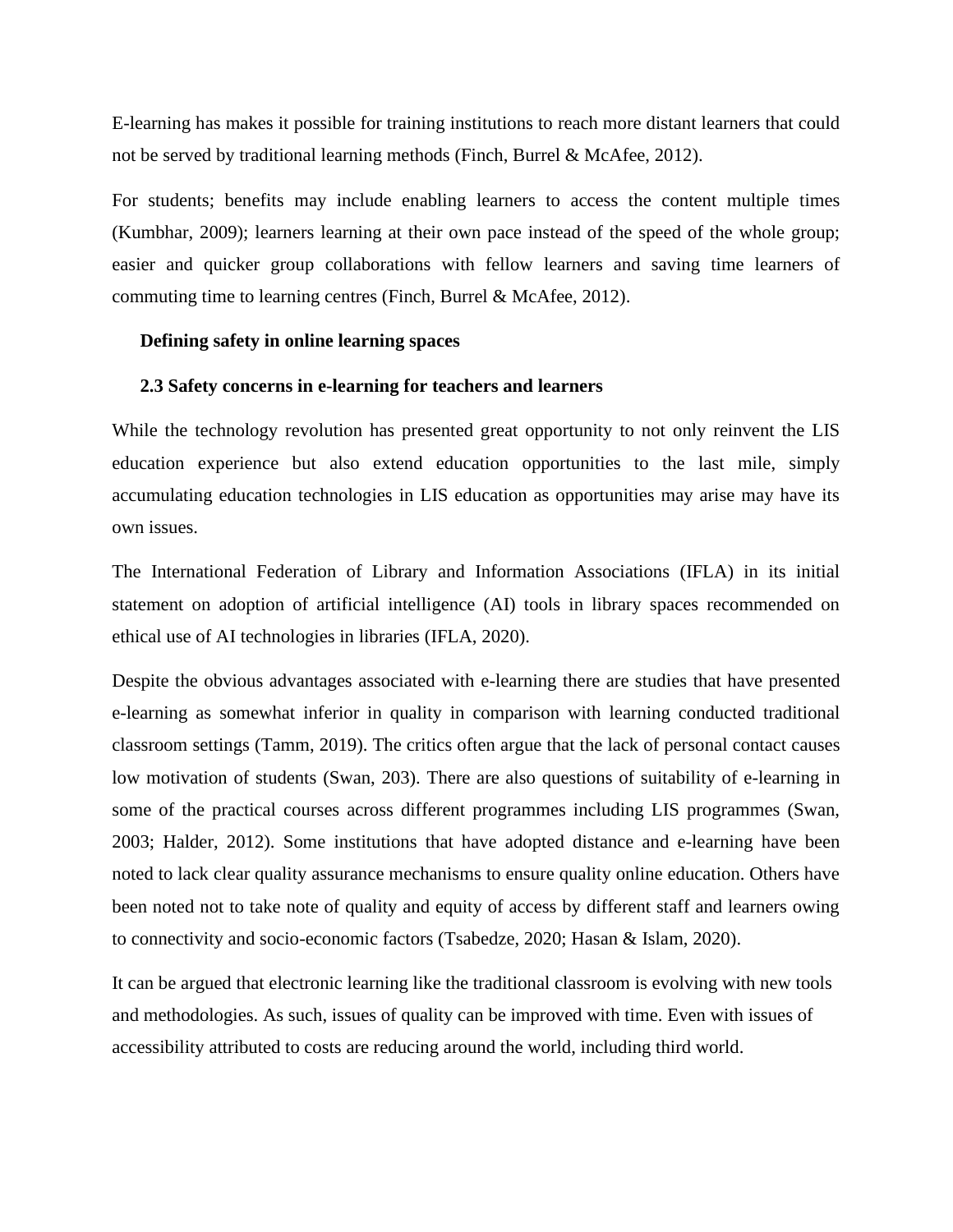However, researchers and educators are beginning to get concerned with the issue of online safety in e-learning environments. The Department of Education of the United Kingdom (2020) online safety as institution's "ability *to safeguard, protect while teaching learners and teachers pupils and staff in the acceptable use of technology and communications, internet technologies as well as having established mechanisms in place to identify, intervene in and escalate any incident where appropriate."*

Newman (2017) notes that debates on who is responsible for online safety with some policy makers requiring that education institutions be responsible while others suggesting parents and learners.

There are three areas of risk to both learners and teachers. These include; the nature of the content that is used in learning and how appropriate it is, the nature of contact between learners and teachers and amongst fellow learners, and the nature of behaviour of individuals which may be disruptive or even harmful (Department of Education, 2020). Each of these three areas has subsets of issues that may affect the safety of learners and teachers in varying degrees.

Deloite and EDUCAUSE (2019) note that higher education institutions deal with and possess house a wide variety of data which is sensitive and lucrative data. Such data includes student and staff personal data including social security identity information, financial information, medical information, intellectual property, and cutting-edge research. At the same time higher education institutions generally run open-access culture and conduct decentralised departmental and as well as federated access to data and information makes it a particularly soft targets for unauthorized access, risky Internet usage (Deloite and EDUCAUSE, 2019).

While the technology revolution has presented great opportunity to not only reinvent the LIS education experience but also extend education opportunities to the last mile, simply accumulating education technologies in LIS education as opportunities may arise may have its own issues.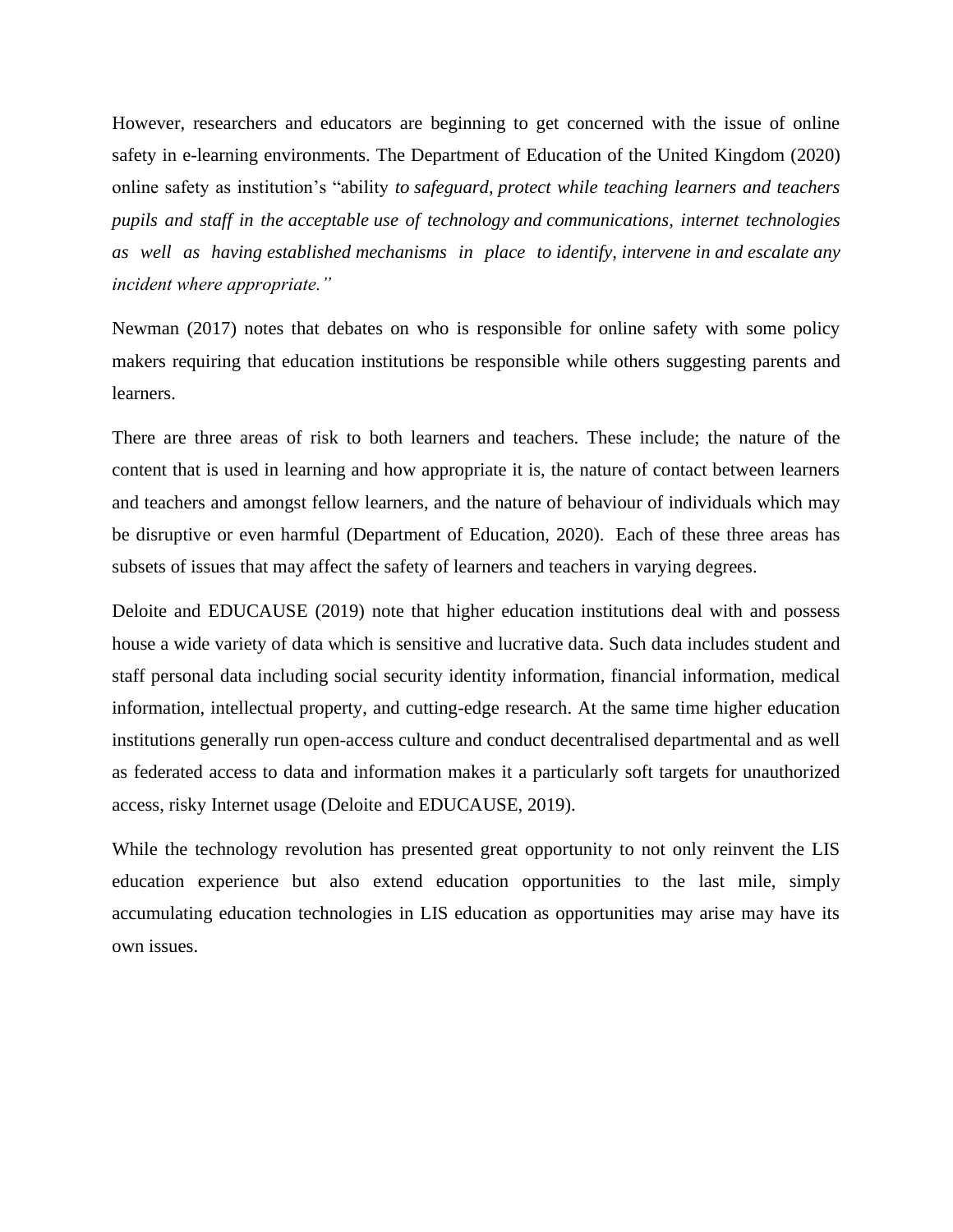## **3 Methodology**

The study was underpinned by the pragmatic world view, which allows a researcher to choose a combination of methods, techniques and procedures that best meets the needs and purposes of the study. Based on the purpose of the study, and the type of data needed, a quantitative approach, employing the descriptive survey design was used.

An online questionnaire with structured questions was sent out to undergraduate and graduate LIS students at Makerere University attracting over ninety (91) responses. Two (2) academic staff members were interviewed to obtain staff perspectives. Further data was obtained from policy document regarding Open, Distance and electronic Learning (ODeL).

Data were analysed quantitatively using online survey tool analysis tool, while the unstructured answers were aggregated under themes.

## **4 Findings and discussions**

## **An existing policy to guide electronic learning**

In 2015, Makerere University passed its first policy to guide learning in online spaces. The major items covered in the policy include establishment of an independent unit to oversee the implementation of ODeL related activities, the terms of reference of the said unit, and adoption of electronic learning across university programmes including those under LIS.

An analysis of the content of the policy however revealed that there is no evidence of components that relates to protection of staff and students in this policy. Whereas the University has included components of safety in its IT policies, these are mostly about safety of IT assets and data with no focus on the safety and wellness of learners.

## **Access to Internet by staff and students**

The data revealed that both staff and students of LIS at Makerere University had high degree of access to Internet. All staff in particular accessed Internet resources on a daily basis Figure 1 below shows at least 81 students out 91 respondents accessed Internet at least on a daily basis. All staff and student respondents accessed Internet using mobile data connectivity. However, as shown in Figure 2 below the students either had own mobile data while others shared with peers or family members, while community centres and Internet cafes used the least by students.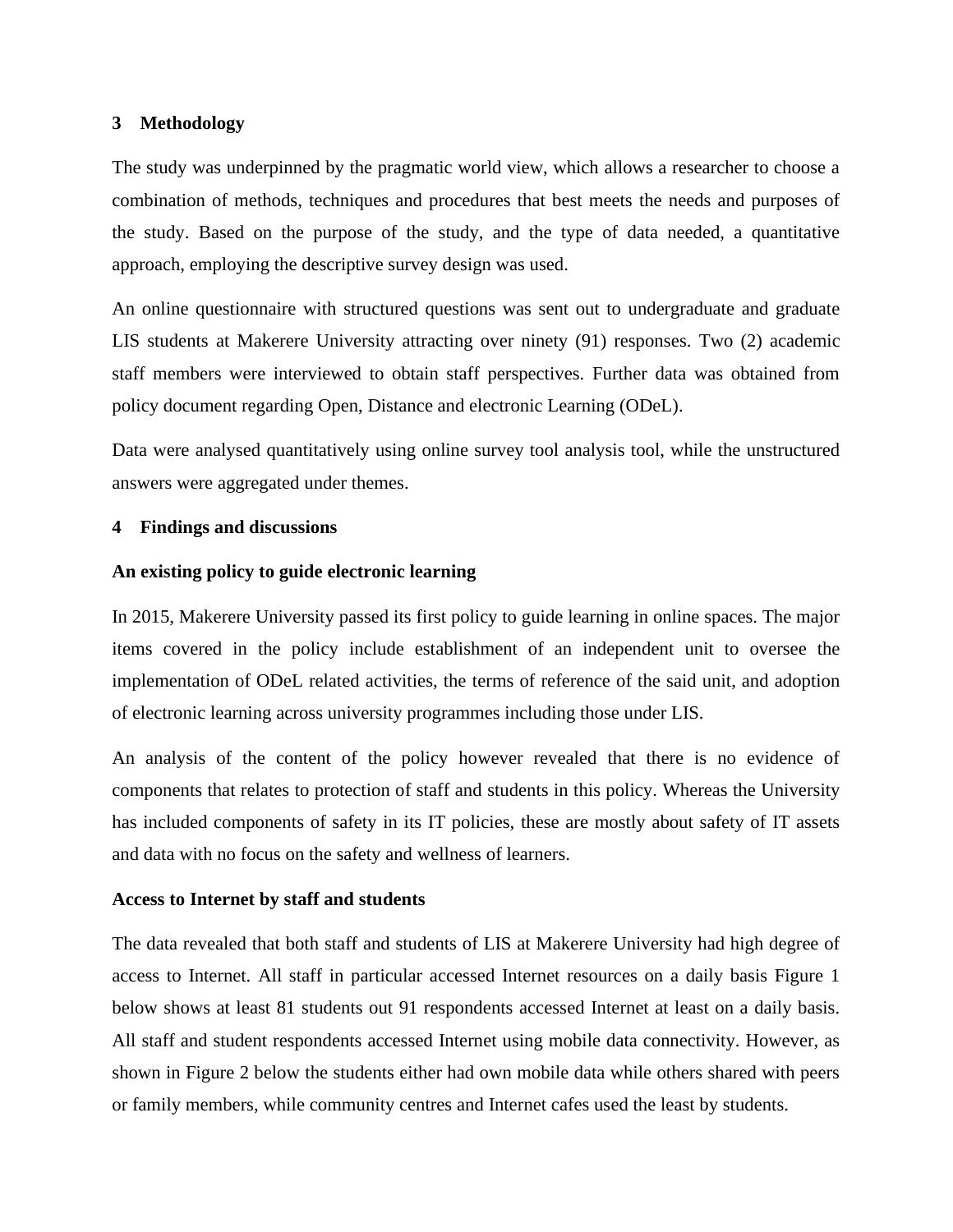



It can therefore be deduced that LIS students and scholars had recognised the place of Internet in their personal and scholarly lives. Therefore, in planning academic programmes among LIS students the Internet and its affordance of e-learning would face little or no resistance owing to accessibility. However, laptop coverage among students was relatively low which presents a challenge which may limit access to scholarly work and conduct of scholarly assignments which requires relatively computers (Majanja, 2020).

## **Perception of safety online by students and staff**

The data revealed that both students and staff had a concern for their online safety while they engaged in online activity including e-learning.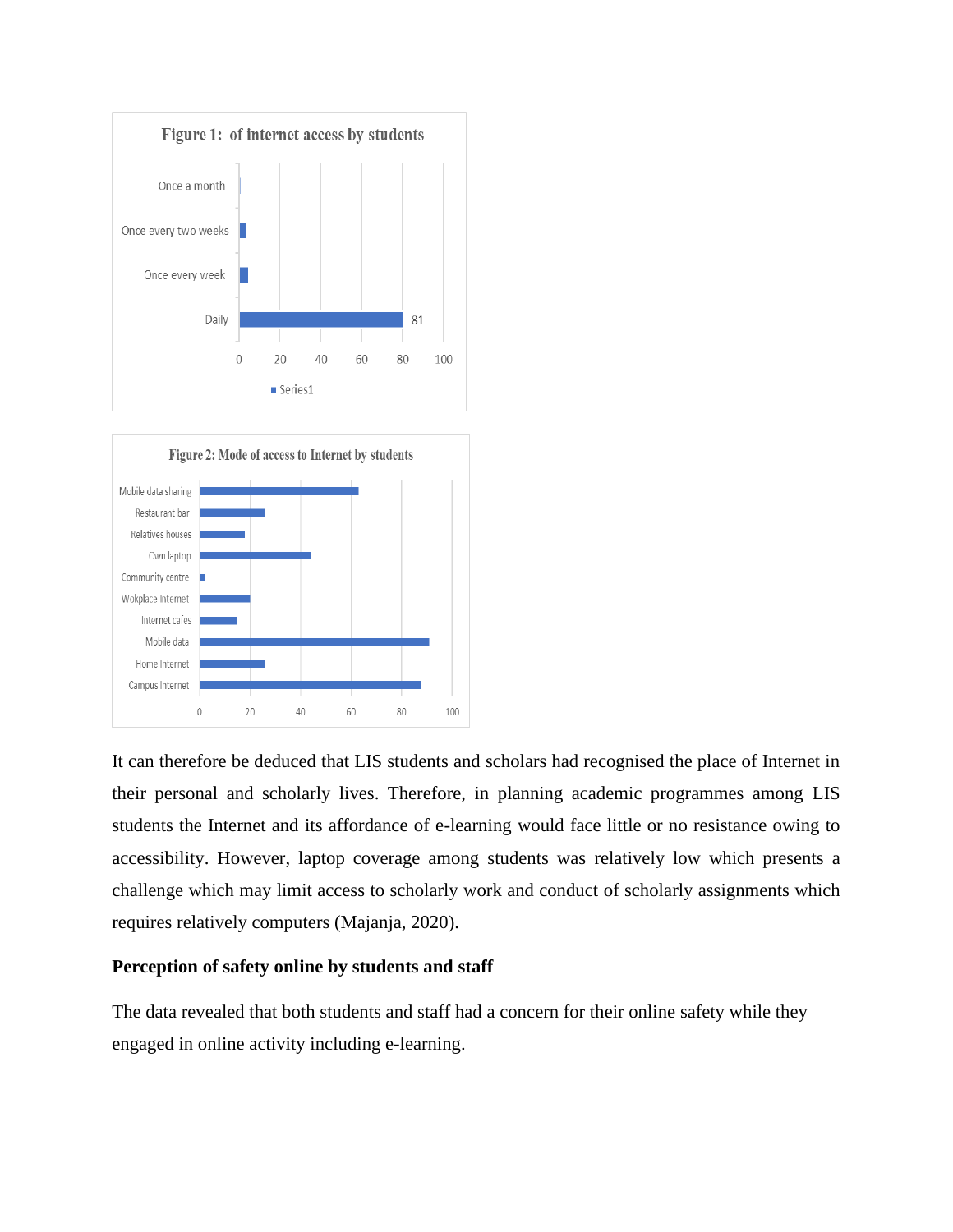



While, there was perceived safety concerns by both learners and teachers, both largely indicated that they could handle issues of safety that they would encounter.



**Student and staff perception of who is responsibility for online safety**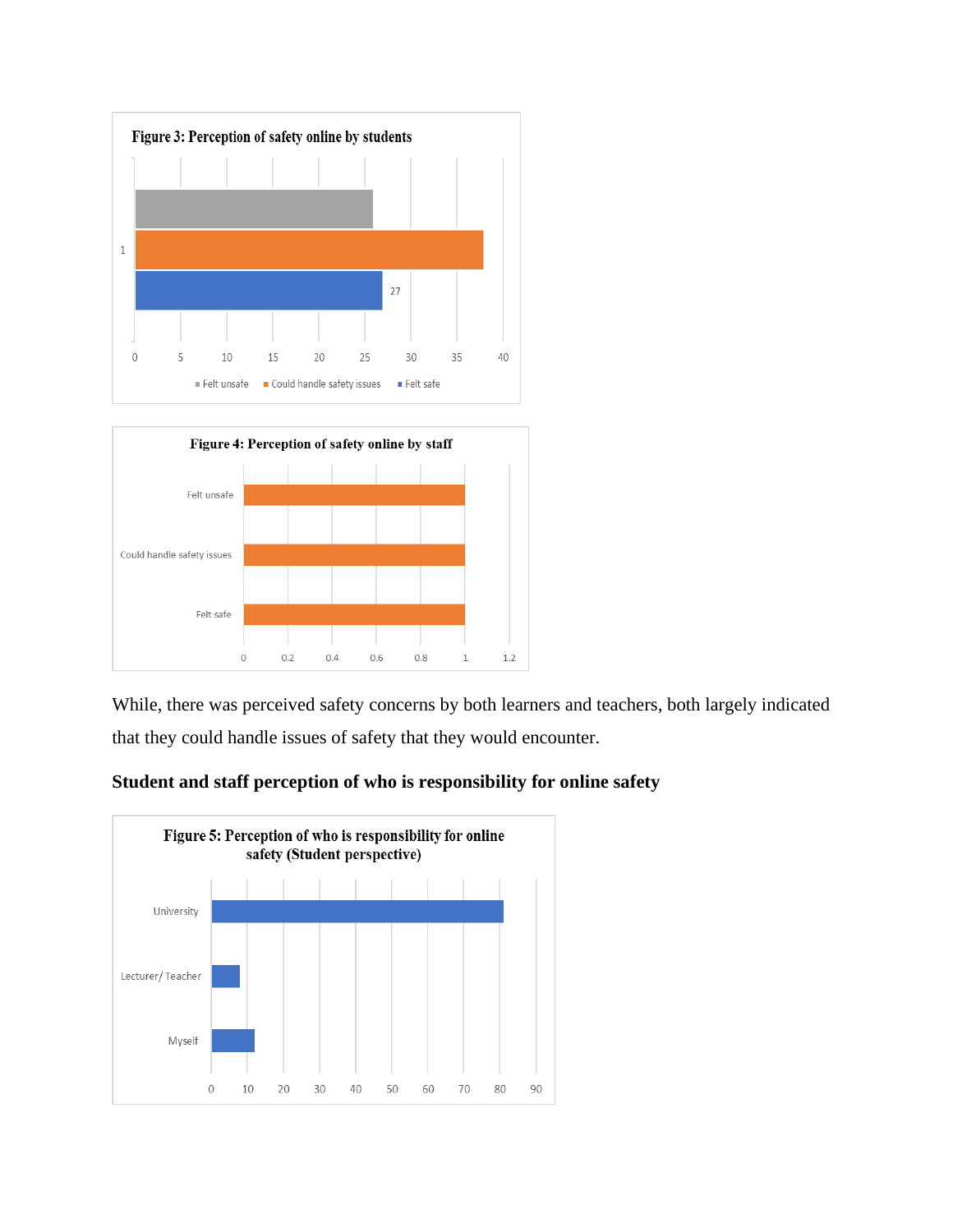

As shown in Figures 5 and 6 both LIS students and academics largely placed the responsibility of ensuring online safety in academic spaces on the University itself. This indicates that although in figures 3 and 4, they had expressed that they could handle safety situations, there was a need for the University to take charge of the safety function and design mechanisms to prevent, detect, and respond to safety situations in online spaces for both staff and students.

**Perception on whether the University has done enough to enable online safety**



The data revealed that a large section of LIS students and all academic staff surveyed perceived that the University had not done enough to enable online safety in academic spaces. It can therefore be deduced that the University has left it to the students and staff to go about safety in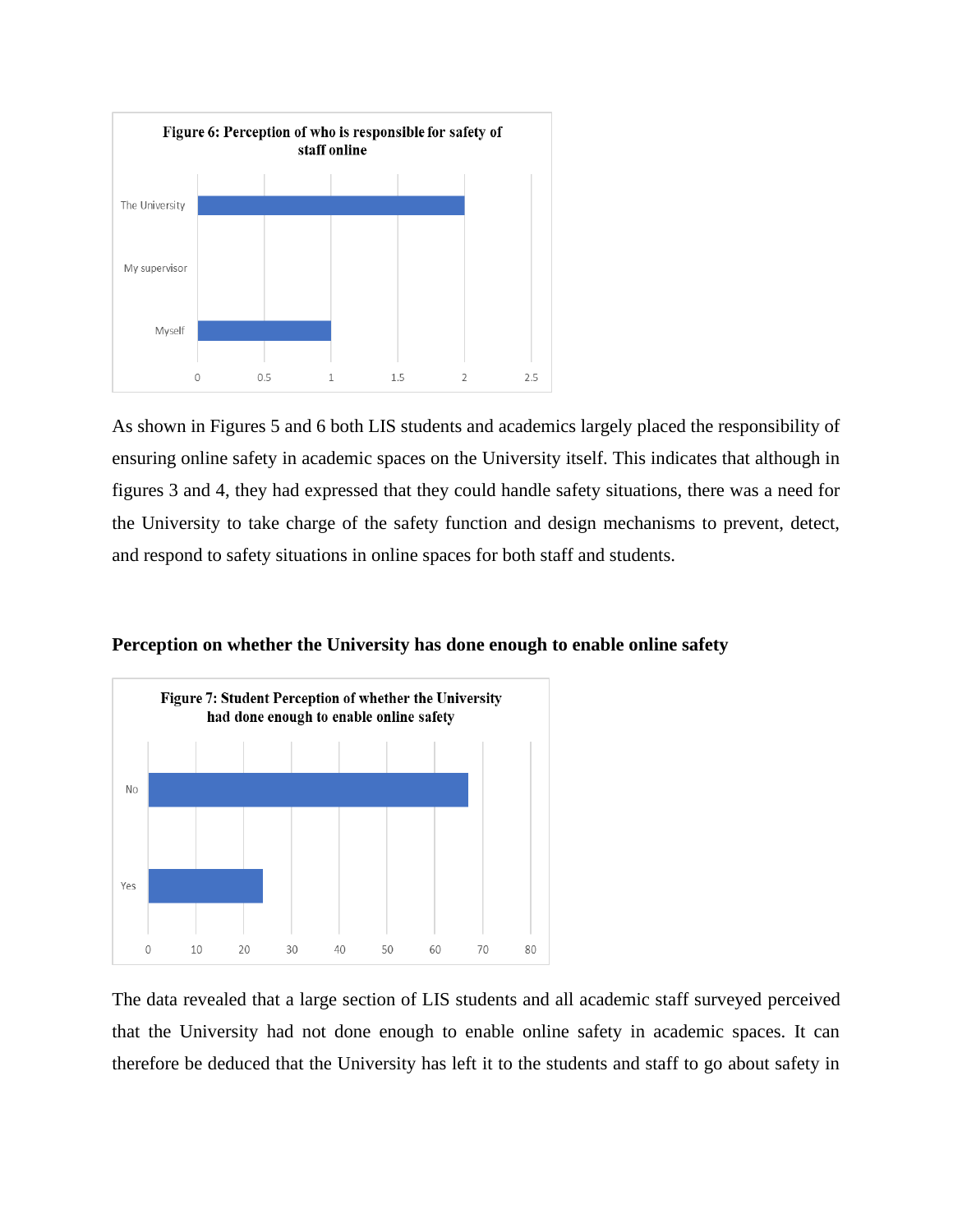online spaces to individual effort of those that consider it a concern while creating vulnerable online spaces.

## **5 Conclusion**

In this short study, I set out to determine the perceived safety Ugandan LIS students and academics in electronic learning spaces.

This study confirmed that indeed LIS trainers at Makerere University have actively adopted online learning to instruct LIS students at both undergraduate and graduate levels. However, there is no evidence of any guidelines to ensure safety for students and lecturers (instructors) in the online spaces.

With the adoption of ICTs in education especially newer innovations in education and the increased demand for online pedagogy, wellness cannot simply be left to teachers and students. As institutions like Makerere aim at fulfilling their core mandates and finishing "the academic" calendars, issues of wellness and safety in online spaces have got to be incorporated in the culture of staff and student orientation. Whilst studies on discipline specific safety in online learning spaces are still scanty different academic units should be required to produce safety guidelines for e-learning in their respective disciplines. These should be coordinated by a central unit.

Practical implications: The implications of the results are that

- (1) Ugandan LIS academics are well fairly well prepared to engage in continuous pedagogy even in the dace of epidemics that force closure of physical classes.
- (2) Universities that adopt e-learning should include safety for both staff and students in when designing and running of online learning spaces.
- (3) LIS departments should design subject own tools for orienting staff and students when any new e-learning tool is adopted.

## **Availability of data and materials**

All of the relevant raw data of this study will be available from Francis Ssekitto (corresponding author) for scientists who wish to use them for non-commercial purposes.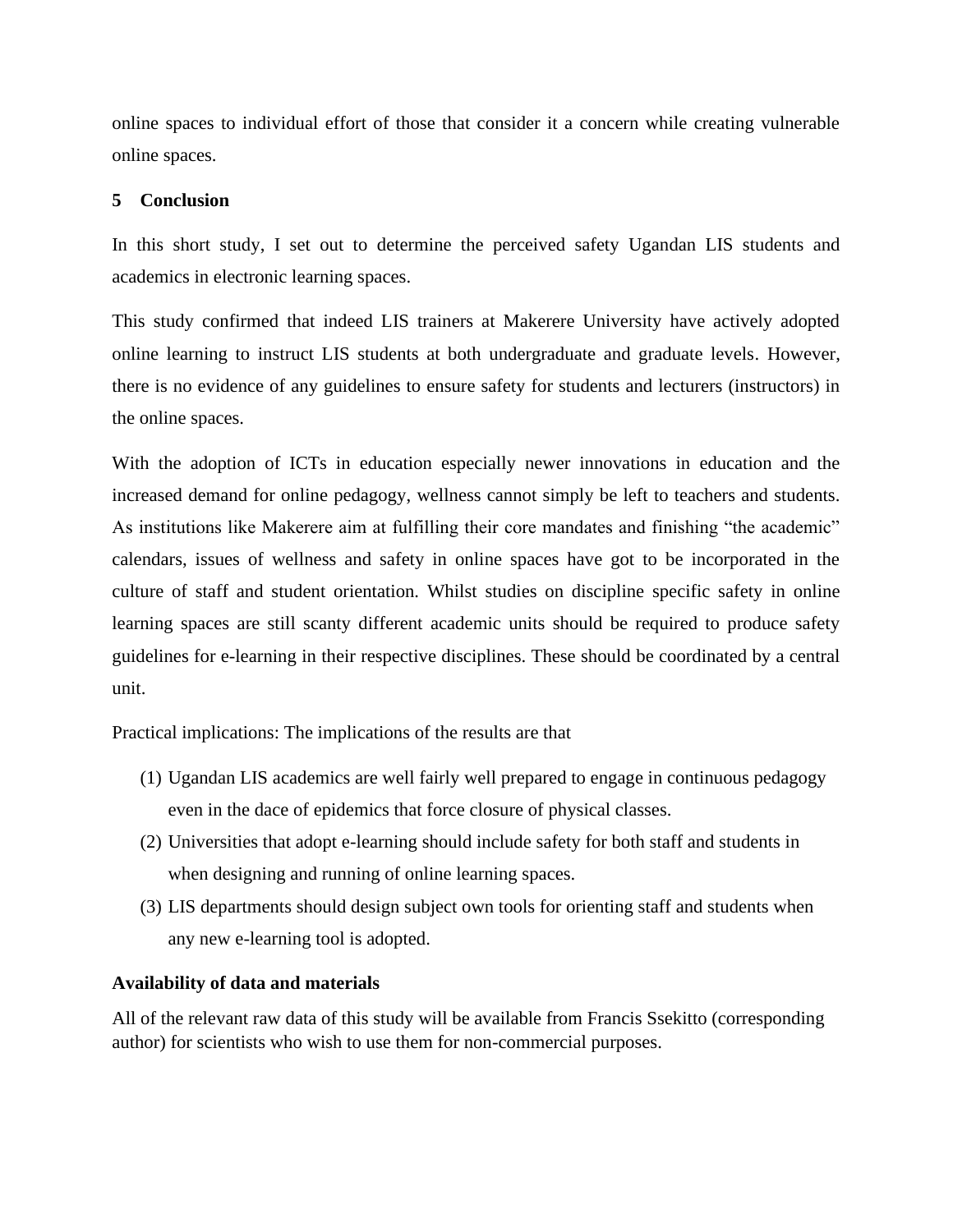## **References**

- Arkorful, V., & Abaidoo, N. (2015). The role of e-learning, advantages and disadvantages of its adoption in higher education. *International Journal of Instructional Technology and Distance Learning*, *12*(1), 29–42.
- Deloite & EDUCAUSE (2019). *Elevating cybersecurity on the higher education leadership agenda Increasing executive fluency and engagement in cyber risk.* Available from: https://www2.deloitte.com/content/dam/Deloitte/us/Documents/public-sector/us-pselevating-cybersecurity-on-the-higher-education-leadership-agenda.pdf. Accessed March 8 th 2021
- Department of Education (UK) (2021). *e-safety: What's the advice?* Available from: https://www.e4education.co.uk/esafety-whats-the-advice Accessed March 7 2021.
- Finch, A., Burrell, D. N., & McAfee, O. (2012). the Benefits of E-Learning To Higher Education in Public Health and Public Health Research. *Review of Higher Education & Self-Learning*, *5*(17), 55–66.
- Halder, S. N. (2012). Strengths, Weakness, Opportunities and Threats of Indigenous Library and Information Science Education in Distance Mode. *Pearl: A Journal of Library and Information Science*, *6*(2), 57.
- Hasan, Z., & Islam, K. M. A. (2020). Academic, Financial and Administrative Issues of Online Teaching During Corona Pandemic: The Scenario of Private Universities in Bangladesh. *International Journal of Accounting & Finance Review,* 5(1), 116–122.
- Hazeri, A., & Farzin-Yazdi, M. (2015). E-learning from the perspective of library and information science students (Case study of alzahra, yazd and payamenoor universities). *New Library World*, *116*(7– 8), 420–432.
- Hazeri, A., & Farzin-Yazdi, M. (2015). E-learning from the perspective of library and information science students (Case study of alzahra, yazd and payamenoor universities). *New Library World*, *116*(7–8), 420–432.
- Kacunguzi, D. T., & Samuel, N. (2016). Assessment of Nigerian and Ugandan LIS Programs in Meeting the Demands of the Digital Age. *Qualitative & quantitative methods in libraries*, 711–719.
- Kumbhar, R. (2009). Use of E-learning in Library and Information Science Education. *DESIDOC Journal of Library & Information Technology*, *29*(1), 37–41.
- Livingstone, S. (2020). *The online safety education challenge for schools*. Available from: https://blogs.lse.ac.uk/parenting4digitalfuture/2019/01/30/the-online-safety-educationchallenge-for-schools/. Accessed March 6 2021
- Majanja, M. K. (2020). The status of electronic teaching within South African LIS Education. *Library Management*, *41*(6–7), 317–337.
- Makerere University (2015). *Open, Distance and E-Learning Policy*. Kampala: Makerere University.
- Newman, R. (2017). *E-safety in schools: Stella James.* Available from: https://edtechnology.co.uk/comments/e-safety-in-schools-stella-james/. Accessed March  $7^{\text{th}}$  2021.
- Ocholla, D., & Bothma, T. (2007). Trends, challenges and opportunities for LIS education and training in Eastern and Southern Africa. *New Library World*, *108*(1–2), 55–78.